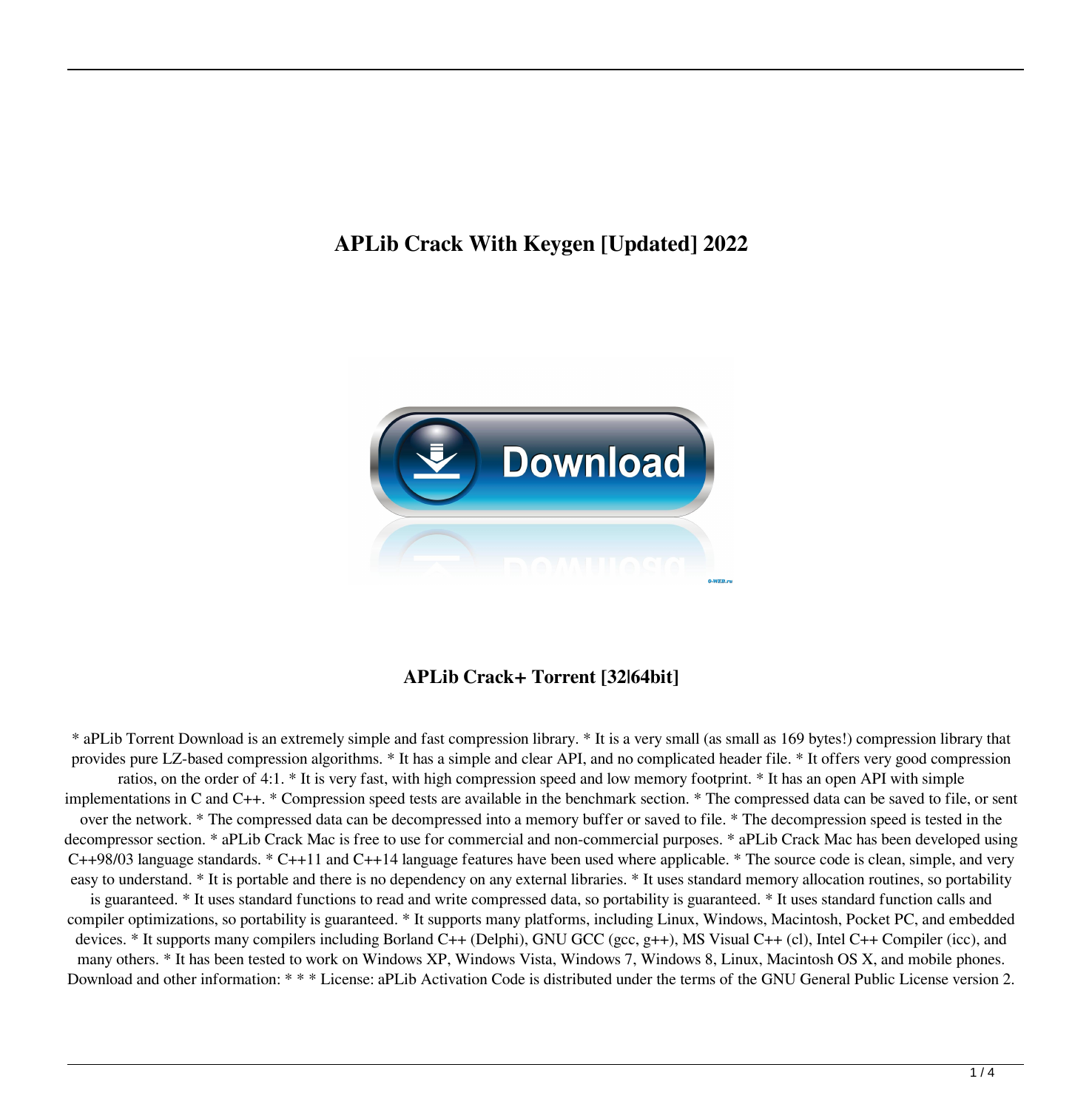\* GNU General Public License version 2: \* GNU General Public License version 3:

#### **APLib Crack Download**

- Simple interface to the internal functions. - Owing to the simple interface, the aPLib code is easy to understand and maintain. - Support for 4-byte and 8-byte macros. - Dynamic allocation of macro pool and dictionary. - Very fast depacking. - Very fast compressor. - Small code size and high ratio. - Small amount of dependency on external libraries. - Self-deprecating - Designed to be portable. - Available for Linux, DOS, and Windows. #define SIZE\_MAX 0x7FFFFFFF //#define TRUE 1 #define FALSE 0 #define INCREMENT\_UINT() \ {\ static unsigned int counter; \ if(counter  $= 0$ ) \ counter = 1; \ counter++; \ } /\*\*\*\*\*\*\*\*\*\*\*\*\*\*\*\*\*\*END OF FILE\*\*\*\*\*\*\*\*\*\*\*\*\*\*\*/ Portal Vein Thrombosis and Hepatopulmonary Syndrome in an Infant With Extrahepatic Portosystemic Shunt. We report the case of an infant with non-syndromic portosystemic shunt (PSS) and portal vein thrombosis (PVT) complicated by hepatopulmonary syndrome (HPS). Hepatopulmonary syndrome is a rare complication of PSS and was first described in 1973 in a single patient with PSS and portal hypertension. Since then, over 100 cases have been reported. The main risk factors are a history of chronic liver disease, preoperative portal hypertension, and decreased portal blood flow. Treatment of PVT can be challenging, and the role of anticoagulation is unknown.Q: How to deploy maven app to WebSphere 8.5 I have a maven webapp (only war file, not ear file, neither jar) which I would like to deploy in WebSphere 8.5. I have tried to follow the official guide, but I always end up with a not found error: Error 107: Application Deployment could not find a deployment descriptor file in application archive

[C:\Users\leo.k\eclipse\workspace\CnocVueFoexTest\war] at org.eclipse.ant.core.DeploymentManager.handleError(DeploymentManager.java:850) at org.e 81e310abbf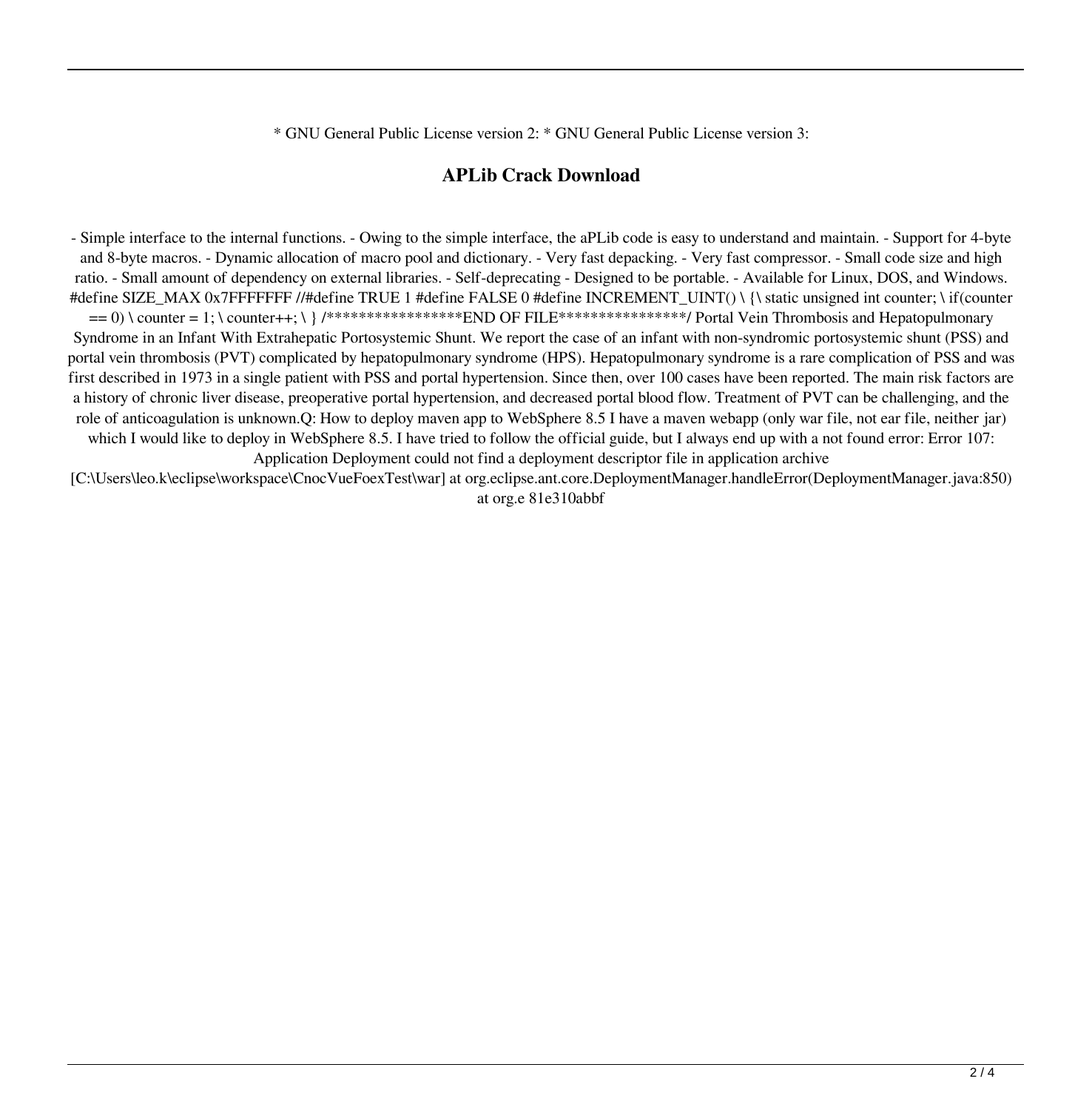## **APLib Free Registration Code Free**

aPLib is a simple, small, lightweight, highly-optimized, LZ-based compressor. It combines two different methods to improve compression ratios over those achieved by traditional LZ77 and LZ78 compressors. Specifically, it makes full use of the 32-bit prefixed matching used by aPACK, the code used in aPACK, the "de-clustered" versions of LZ77 and LZ78, and is the fastest and smallest implementation of LZ-based compressing technology. The aPLib dictionary is static, which is achieved by allocating only the first dictionary block. Static dictionaries greatly increase compression ratio for LZ77-based compressors. There is no special input processing in aPLib. Data are treated as a sequence of bytes. aPLib does not have a parameter indicating the size of the compressed output. Only the most commonly used general purpose command line and interface are provided in the version released with aPLib. You are free to create your own command line interface, or incorporate the aPLib command line interface into your own program. Usage Usage: compress [ -l ] [-m N ] [-o OUTFILE] [-v] [ -h ] [ -i ] decompress [ -l ] [-o OUTFILE] [-v] [ -h ] [ -i ] compress [-l] [-m N]  $[-\text{O}}\text{OUTFILE}]\left[-\text{V}\right]\left[-\text{P}\right]$  [-t]  $[-\text{P}$  PREFIX] decompress  $[-\text{I}]$   $[-\text{O}$  OUTFILE]  $[-\text{V}]$   $[-\text{h}]$   $[-\text{i}]$  Usage: Compress: aPLib is a simple, small, lightweight, highly-optimized, LZ-based compressor. It combines two different methods to improve compression ratios over those achieved by traditional LZ77 and LZ78 compressors. Specifically, it makes full use of the 32-bit prefixed matching used by aPACK, the code used in aPACK, the "de-clustered" versions of LZ77 and LZ78, and is the fastest and smallest implementation of LZ-based compressing technology. The aPLib dictionary is static, which is achieved by allocating only the first dictionary block. Static dictionaries greatly increase compression ratio for LZ77-based compressors. There is no special input processing in aPLib.

### **What's New in the APLib?**

aPLib is a C-based compression library designed to be the smallest and fastest way to compress your data. It compresses data and decompresses data using the LZ77 algorithm. aPLib compresses files up to 2 gigabytes and can decompress files up to 4 gigabytes. It's fast, small, and has no external dependencies. Usage: Compression library - NO external dependencies. Just download and use. Demo - This is a small demo showing how fast aPLib is at compression. Installation: Locate the include files for aPLib (aplib.h, aplib.cpp, and aplib asm.c) on your system and copy them to the include directory. Locate the library files for aPLib (aplib.lib, aplib\_asm.dll, and aplib\_asm.a) on your system and copy them to the library directory. Compile aPLib.cpp with any version of your compiler. See compile time configuration for which compiler to use. Compile with: MSVC6/7 - For Visual C++ 6.0 and 7.0. gcc - For gcc 2.95.3+, MacOS X, and any other compiler that can link aPLib.cpp with gcc 3.x. clang - For clang 3.x. Intel CC - For Visual Studio 2008/2010. clang++ - For Visual Studio 2012 and newer. MinGW - For MinGW compilers and other Windows compilers. Uninstall: For MSVC6/7 - Delete the aplib.h, aplib.cpp, and aplib asm.c files from the include directory. For gcc - Delete the aplib.h, aplib.cpp, and aplib\_asm.c files from the include directory. For gcc - Delete the aplib.lib, aplib\_asm.dll, and aplib\_asm.a files from the library directory. For clang -Delete the aplib.h, aplib.cpp, and aplib asm.c files from the include directory. For clang - Delete the aplib.lib, aplib asm.dll, and aplib asm.a files from the library directory. For MinGW - Delete the aplib.h, aplib.cpp, and aplib\_asm.c files from the include directory. For MinGW - Delete the